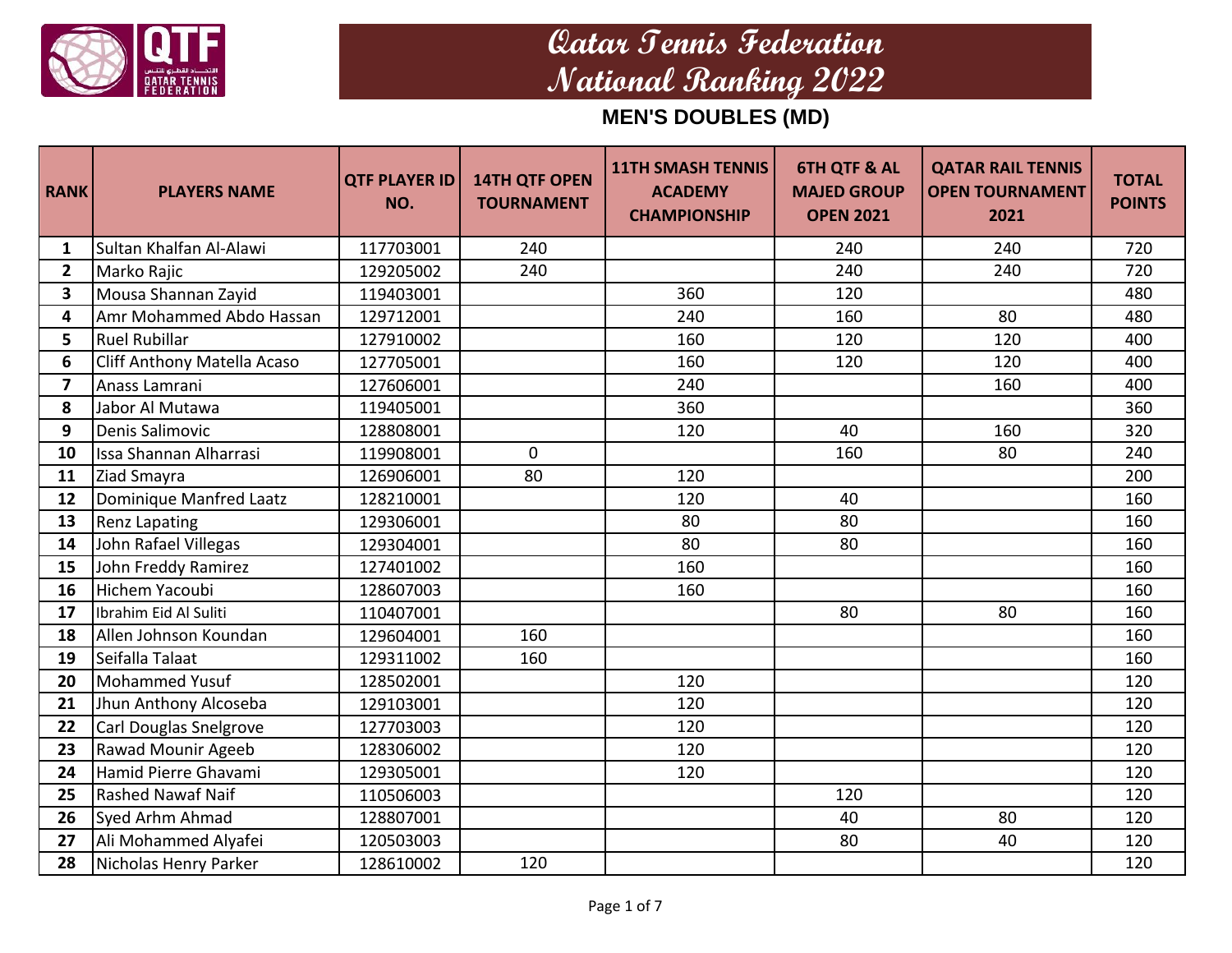

| <b>RANK</b> | <b>PLAYERS NAME</b>        | <b>QTF PLAYER ID</b><br>NO. | <b>14TH QTF OPEN</b><br><b>TOURNAMENT</b> | <b>11TH SMASH TENNIS</b><br><b>ACADEMY</b><br><b>CHAMPIONSHIP</b> | <b>6TH QTF &amp; AL</b><br><b>MAJED GROUP</b><br><b>OPEN 2021</b> | <b>QATAR RAIL TENNIS</b><br><b>OPEN TOURNAMENT</b><br>2021 | <b>TOTAL</b><br><b>POINTS</b> |
|-------------|----------------------------|-----------------------------|-------------------------------------------|-------------------------------------------------------------------|-------------------------------------------------------------------|------------------------------------------------------------|-------------------------------|
| 29          | Rodrigo Andres Torro       | 127408002                   | 120                                       |                                                                   |                                                                   |                                                            | 120                           |
| 30          | Ayaan Choudhary            | 120703001                   | 120                                       |                                                                   |                                                                   |                                                            | 120                           |
| 31          | Hamza Hesham Elsayed       | 120711002                   | 120                                       |                                                                   |                                                                   |                                                            | 120                           |
| 32          | Mohamed Al Sherawi         | 128401004                   | $\mathbf 0$                               | $\mathbf 0$                                                       | 40                                                                | 70                                                         | 110                           |
| 33          | Rohan De Silva             | 127202001                   |                                           |                                                                   | 80                                                                |                                                            | 80                            |
| 34          | Akaash De Silva            | 120609004                   |                                           |                                                                   | 80                                                                |                                                            | 80                            |
| 35          | Pee Jae Tubo               | 128211002                   |                                           | 80                                                                |                                                                   |                                                            | 80                            |
| 36          | Ahmed Samy Agha            | 127610001                   |                                           | 80                                                                |                                                                   |                                                            | 80                            |
| 37          | <b>Eric Lavaud</b>         | 127810002                   |                                           | 80                                                                |                                                                   |                                                            | 80                            |
| 38          | Maged Rabee Elgendy        | 128204002                   |                                           | 80                                                                |                                                                   |                                                            | 80                            |
| 39          | Mohamed Mahmoud            | 128510001                   |                                           | 80                                                                |                                                                   |                                                            | 80                            |
| 40          | Andrew James Robinson      | 128705001                   |                                           | 80                                                                |                                                                   |                                                            | 80                            |
| 41          | Marco Zanferrari           | 127212001                   |                                           | 80                                                                |                                                                   |                                                            | 80                            |
| 42          | Marco Bruno                | 126809001                   |                                           | 80                                                                |                                                                   |                                                            | 80                            |
| 43          | Fabrice Dalban             | 128208001                   |                                           | 80                                                                |                                                                   |                                                            | 80                            |
| 44          | <b>Adrien Gasquet</b>      | 128206001                   |                                           | 80                                                                |                                                                   |                                                            | 80                            |
| 45          | Laith Alkaabi              | 120112001                   |                                           | 80                                                                |                                                                   |                                                            | 80                            |
| 46          | Hisham Muazzam             | 120007003                   |                                           | 80                                                                |                                                                   |                                                            | 80                            |
| 47          | Lucien Hopmans             | 126202002                   |                                           |                                                                   |                                                                   | 80                                                         | 80                            |
| 48          | Predrag Nedeljkovic        | 128808002                   |                                           |                                                                   |                                                                   | 80                                                         | 80                            |
| 49          | <b>Emilio Khoury</b>       | 129409001                   | 80                                        |                                                                   |                                                                   | 0                                                          | 80                            |
| 50          | <b>Edvard Kristo</b>       | 127707001                   | $\mathbf 0$                               |                                                                   | 40                                                                |                                                            | 40                            |
| 51          | Ali Ibrahim Alsulaiti      | 128207001                   | $\mathbf 0$                               |                                                                   | 40                                                                |                                                            | 40                            |
| 52          | Ranveer Chandroo Jhangiani | 127602001                   | $\mathbf 0$                               |                                                                   | 40                                                                | 0                                                          | 40                            |
| 53          | Kareem Rageh               | 128611001                   |                                           |                                                                   | 40                                                                | 0                                                          | 40                            |
| 54          | <b>Adel Mohamed Ghanem</b> | 110512001                   |                                           |                                                                   |                                                                   | 40                                                         | 40                            |
| 55          | Antonios Wehrmann          | 128203001                   |                                           |                                                                   | 40                                                                |                                                            | 40                            |
| 56          | Sameer Lila                | 129111001                   |                                           |                                                                   | 40                                                                |                                                            | 40                            |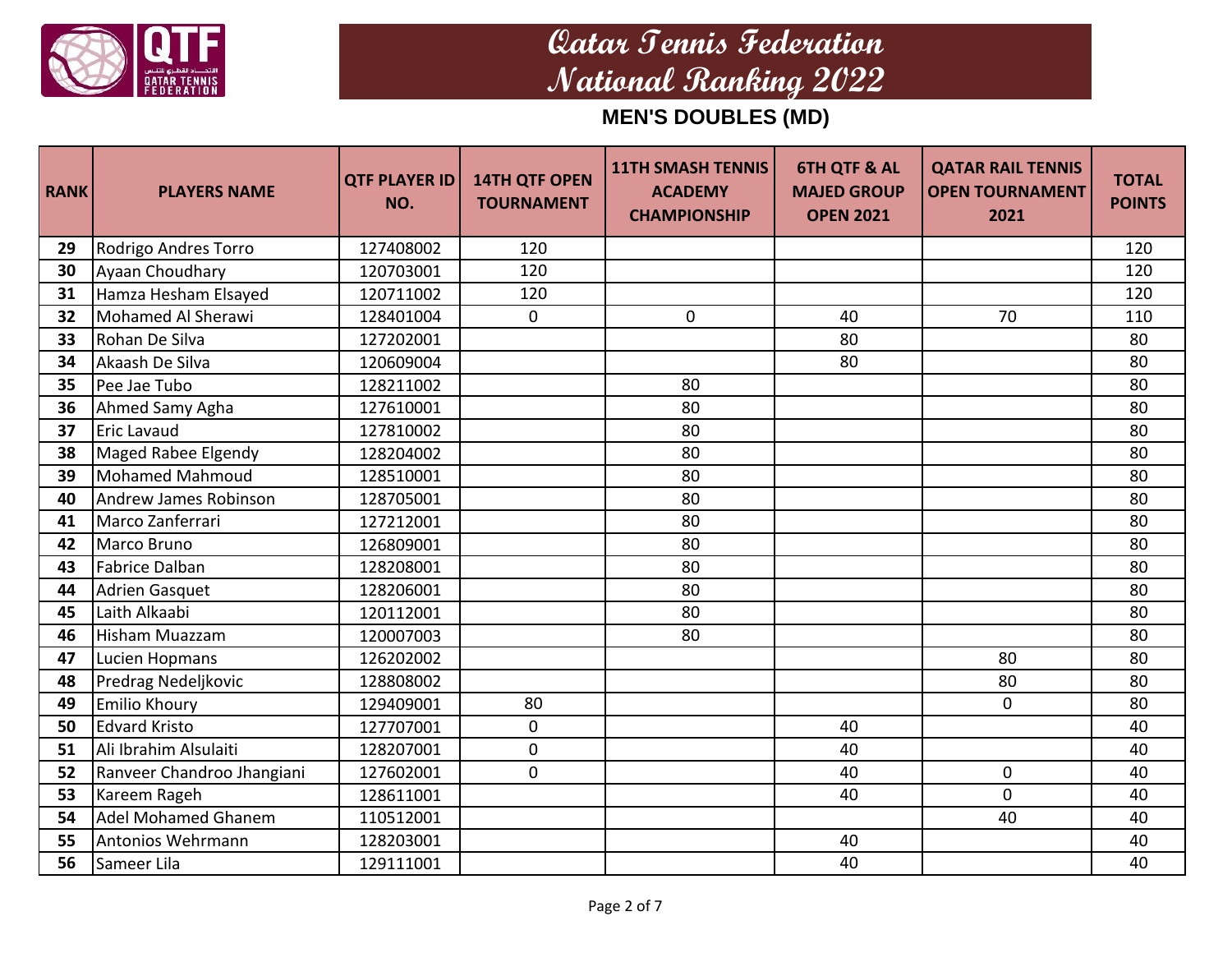

| <b>RANK</b> | <b>PLAYERS NAME</b>             | <b>QTF PLAYER ID</b><br>NO. | <b>14TH QTF OPEN</b><br><b>TOURNAMENT</b> | <b>11TH SMASH TENNIS</b><br><b>ACADEMY</b><br><b>CHAMPIONSHIP</b> | <b>6TH QTF &amp; AL</b><br><b>MAJED GROUP</b><br><b>OPEN 2021</b> | <b>QATAR RAIL TENNIS</b><br><b>OPEN TOURNAMENT</b><br>2021 | <b>TOTAL</b><br><b>POINTS</b> |
|-------------|---------------------------------|-----------------------------|-------------------------------------------|-------------------------------------------------------------------|-------------------------------------------------------------------|------------------------------------------------------------|-------------------------------|
| 57          | Mitko Frangov                   | 126111002                   |                                           | 40                                                                |                                                                   |                                                            | 40                            |
| 58          | Stefcho Petan                   | 128610001                   |                                           | 40                                                                |                                                                   |                                                            | 40                            |
| 59          | <b>Milos Milakovic</b>          | 120104001                   |                                           |                                                                   | 40                                                                |                                                            | 40                            |
| 60          | Amine Bourdih                   | 129108001                   |                                           |                                                                   | 40                                                                | $\mathbf 0$                                                | 40                            |
| 61          | Elias Maan Tayar                | 129308001                   |                                           |                                                                   | 40                                                                |                                                            | 40                            |
| 62          | Elie Farah                      | 127907003                   |                                           |                                                                   | 40                                                                |                                                            | 40                            |
| 63          | <b>Ibrahim Mohamed Alsiddig</b> | 129510001                   |                                           |                                                                   |                                                                   | 40                                                         | 40                            |
| 64          | Mubarak Shannan Zayid           | 119504001                   | $\mathbf 0$                               |                                                                   |                                                                   | 0                                                          | $\mathbf 0$                   |
| 65          | Nikita Bortnichek               | 120406002                   |                                           |                                                                   |                                                                   |                                                            | $\mathbf 0$                   |
| 66          | <b>Abdul Maliek Cassiem</b>     | 126605001                   |                                           |                                                                   |                                                                   |                                                            | 0                             |
| 67          | <b>Mohamed Abdelfattah</b>      | 128908001                   |                                           |                                                                   |                                                                   |                                                            | $\mathbf 0$                   |
| 68          | Nasser Ahmad Alyafei            | 110506001                   |                                           |                                                                   |                                                                   |                                                            | 0                             |
| 69          | Erik Gustav Helin               | 127611001                   |                                           |                                                                   |                                                                   |                                                            | $\mathbf 0$                   |
| 70          | Laurent Menay                   | 126712001                   |                                           |                                                                   |                                                                   |                                                            | $\mathbf 0$                   |
| 71          | Navaede Siddique                | 128004002                   |                                           |                                                                   |                                                                   |                                                            | $\Omega$                      |
| 72          | <b>Martin Edvard Kristo</b>     | 128105002                   |                                           |                                                                   |                                                                   | 0                                                          | $\mathbf 0$                   |
| 73          | Shiekh Hassan Salman Al Thani   | 129004001                   |                                           |                                                                   |                                                                   |                                                            | $\mathbf 0$                   |
| 74          | Shiekh Ali Hamad Al Thani       | 128912001                   |                                           |                                                                   |                                                                   |                                                            | $\mathbf 0$                   |
| 75          | Hamad Abdulla Almohannadi       | 120006002                   |                                           |                                                                   |                                                                   |                                                            | $\mathbf 0$                   |
| 76          | Ali Abdulreda Alsaygh           | 129602001                   |                                           |                                                                   |                                                                   |                                                            | $\mathbf 0$                   |
| 77          | Abdullah Khan                   | 120404002                   |                                           |                                                                   | $\mathbf 0$                                                       |                                                            | $\mathbf 0$                   |
| 78          | Ibrahim Khan                    | 120404003                   |                                           |                                                                   | $\mathbf{0}$                                                      |                                                            | $\mathbf 0$                   |
| 79          | Salvador Jr. Mann               | 127612003                   |                                           |                                                                   |                                                                   |                                                            | $\mathbf 0$                   |
| 80          | Ariel Baguinon                  | 128605001                   |                                           |                                                                   |                                                                   |                                                            | $\pmb{0}$                     |
| 81          | Samer Bishara Ghawi             | 129010001                   |                                           |                                                                   |                                                                   |                                                            | 0                             |
| 82          | Wissam Rachad Chehab            | 127503001                   |                                           |                                                                   |                                                                   |                                                            | 0                             |
| 83          | Ahmed Salah Mohamed             | 127509004                   |                                           |                                                                   |                                                                   |                                                            | $\mathbf 0$                   |
| 84          | <b>William Rigby</b>            | 128507002                   |                                           |                                                                   |                                                                   |                                                            | $\mathbf 0$                   |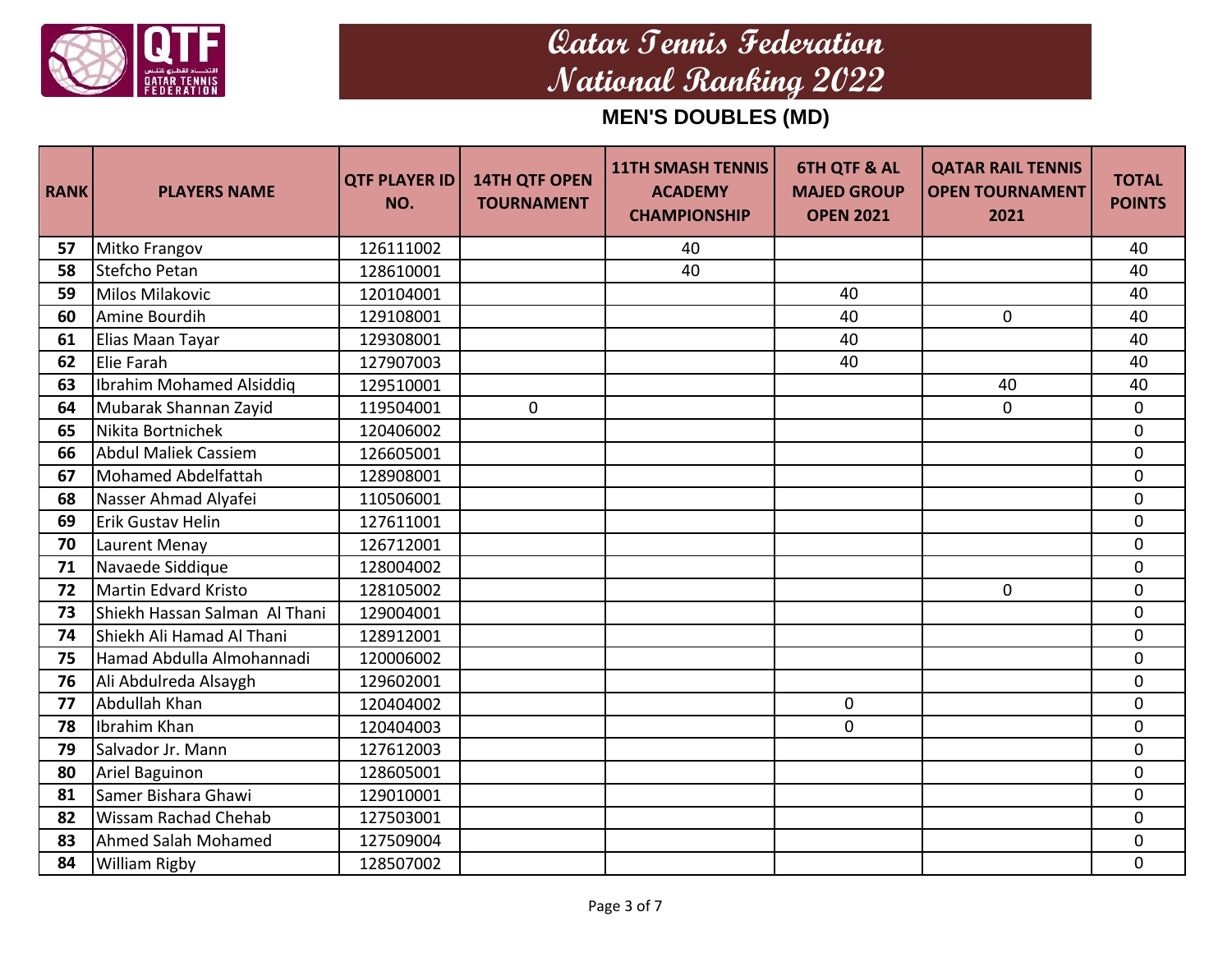

| <b>RANK</b> | <b>PLAYERS NAME</b>        | <b>QTF PLAYER ID</b><br>NO. | <b>14TH QTF OPEN</b><br><b>TOURNAMENT</b> | <b>11TH SMASH TENNIS</b><br><b>ACADEMY</b><br><b>CHAMPIONSHIP</b> | <b>6TH QTF &amp; AL</b><br><b>MAJED GROUP</b><br><b>OPEN 2021</b> | <b>QATAR RAIL TENNIS</b><br><b>OPEN TOURNAMENT</b><br>2021 | <b>TOTAL</b><br><b>POINTS</b> |
|-------------|----------------------------|-----------------------------|-------------------------------------------|-------------------------------------------------------------------|-------------------------------------------------------------------|------------------------------------------------------------|-------------------------------|
| 85          | <b>Andrew Duncan Lees</b>  | 127803001                   |                                           |                                                                   |                                                                   |                                                            | $\mathbf 0$                   |
| 86          | Ahmed Ashraf Elshami       | 128501001                   |                                           | $\mathbf 0$                                                       |                                                                   |                                                            | $\mathbf 0$                   |
| 87          | Mohammad El-Haj Ahmad      | 129007001                   |                                           |                                                                   |                                                                   |                                                            | $\mathbf 0$                   |
| 88          | Peter Nadim Bou Aoun       | 127409001                   |                                           |                                                                   |                                                                   | $\mathbf 0$                                                | $\mathbf 0$                   |
| 89          | <b>Hamad Al Mulla</b>      | <b>National Team</b>        |                                           |                                                                   |                                                                   | $\mathbf 0$                                                | $\mathbf 0$                   |
| 90          | <b>Francesco Massone</b>   | 126703003                   |                                           |                                                                   |                                                                   |                                                            | $\mathbf 0$                   |
| 91          | Simone Muscolino           | 127302002                   |                                           |                                                                   |                                                                   |                                                            | $\pmb{0}$                     |
| 92          | Abdulla Shannan Alharassi  | 119708001                   |                                           |                                                                   |                                                                   |                                                            | $\mathbf 0$                   |
| 93          | Abdulaziz Tareq Zainal     | 110407002                   |                                           |                                                                   |                                                                   |                                                            | $\mathbf 0$                   |
| 94          | Mashari Nawaf Naif         | 110707001                   |                                           |                                                                   |                                                                   |                                                            | $\mathbf 0$                   |
| 95          | Yasser El Farrash          | 127001001                   |                                           |                                                                   |                                                                   |                                                            | $\mathbf 0$                   |
| 96          | Amer Smajilagic            | 126309002                   |                                           |                                                                   |                                                                   |                                                            | $\mathbf 0$                   |
| 97          | Filip Veger                | 129412001                   |                                           |                                                                   |                                                                   |                                                            | $\mathbf 0$                   |
| 98          | Marko Baralic              | 128810001                   |                                           |                                                                   |                                                                   |                                                            | $\mathbf 0$                   |
| 99          | Samuel Frederick J Edwards | 129403001                   |                                           |                                                                   |                                                                   |                                                            | $\mathbf 0$                   |
| 100         | Athanasios Kaldis          | 127312001                   |                                           |                                                                   |                                                                   |                                                            | $\mathbf 0$                   |
| 101         | Keykavoos Pourkarimi       | 126305001                   |                                           |                                                                   |                                                                   |                                                            | $\overline{0}$                |
| 102         | Juan Andres Echeverri      | 126512002                   |                                           |                                                                   |                                                                   |                                                            | $\mathbf 0$                   |
| 103         | Mohammed Khinji            | <b>National Team</b>        |                                           |                                                                   |                                                                   |                                                            | $\mathbf 0$                   |
| 104         | <b>Michael Beckley</b>     | 127305001                   |                                           |                                                                   |                                                                   |                                                            | $\overline{0}$                |
| 105         | <b>Evren Tok</b>           | 128009001                   |                                           |                                                                   |                                                                   |                                                            | $\mathbf 0$                   |
| 106         | Raymond Fouad Hayek        | 126012001                   |                                           |                                                                   |                                                                   |                                                            | $\mathbf 0$                   |
| 107         | Jam Safraz Khan Sahito     | 127601002                   |                                           |                                                                   |                                                                   |                                                            | $\mathbf 0$                   |
| 108         | Usama Mia                  | 127611002                   |                                           |                                                                   |                                                                   |                                                            | $\mathbf 0$                   |
| 109         | <b>Adeel Khan</b>          | 129112001                   |                                           |                                                                   |                                                                   |                                                            | $\mathbf 0$                   |
| 110         | Usman Nabi                 | 129001002                   |                                           |                                                                   |                                                                   |                                                            | $\Omega$                      |
| 111         | Kabiru Ibrahim             | 129210001                   |                                           |                                                                   |                                                                   |                                                            | 0                             |
| 112         | Alfred Paul Casareo        | 128409001                   |                                           |                                                                   |                                                                   |                                                            | $\pmb{0}$                     |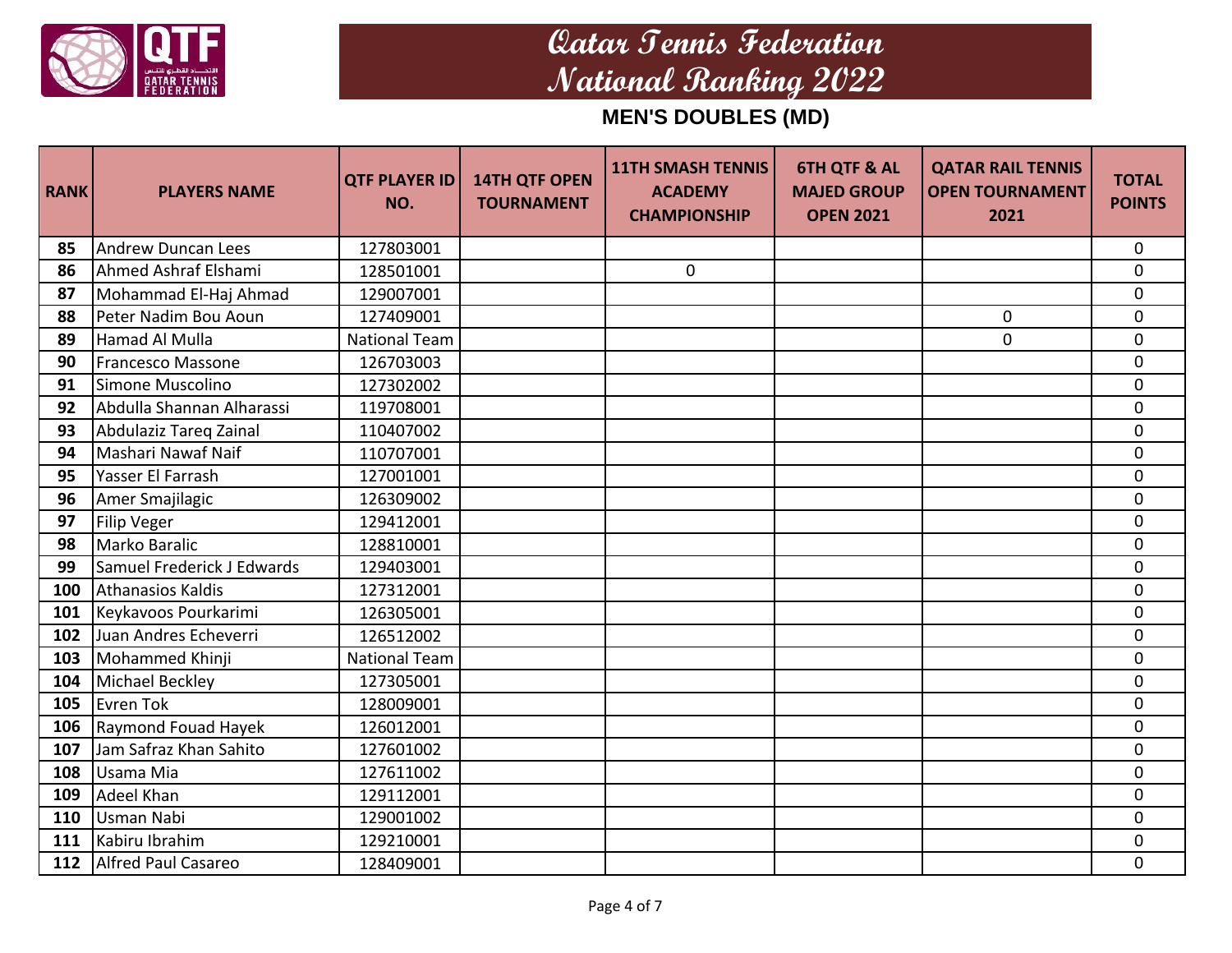

| <b>RANK</b> | <b>PLAYERS NAME</b>          | <b>QTF PLAYER ID</b><br>NO. | <b>14TH QTF OPEN</b><br><b>TOURNAMENT</b> | <b>11TH SMASH TENNIS</b><br><b>ACADEMY</b><br><b>CHAMPIONSHIP</b> | <b>6TH QTF &amp; AL</b><br><b>MAJED GROUP</b><br><b>OPEN 2021</b> | <b>QATAR RAIL TENNIS</b><br><b>OPEN TOURNAMENT</b><br>2021 | <b>TOTAL</b><br><b>POINTS</b> |
|-------------|------------------------------|-----------------------------|-------------------------------------------|-------------------------------------------------------------------|-------------------------------------------------------------------|------------------------------------------------------------|-------------------------------|
| 113         | Reynaldo Amazona             | 127004001                   |                                           |                                                                   |                                                                   |                                                            | $\mathbf 0$                   |
| 114         | Taym Al Azmeh                | 120403001                   |                                           |                                                                   |                                                                   |                                                            | 0                             |
| 115         | lJuan Gio Serrano            | 128409002                   |                                           |                                                                   |                                                                   |                                                            | $\mathbf{0}$                  |
| 116         | Andreas Pfister              | 126707001                   |                                           |                                                                   |                                                                   |                                                            | $\mathbf 0$                   |
| 117         | Simon Gooderham              | 127910003                   |                                           |                                                                   |                                                                   |                                                            | $\mathbf 0$                   |
| 118         | Yunes David Mansilla         | 128105001                   |                                           |                                                                   |                                                                   |                                                            | $\mathbf 0$                   |
| 119         | Arjun Karnik                 | 120303002                   |                                           |                                                                   |                                                                   |                                                            | $\mathbf 0$                   |
| 120         | Ralph Prince Sorra           | 127601001                   |                                           |                                                                   |                                                                   |                                                            | $\mathbf 0$                   |
| 121         | Vijay Nowuram                | 127606004                   |                                           |                                                                   |                                                                   |                                                            | $\mathbf 0$                   |
| 122         | Salah Agel                   | 127612002                   |                                           |                                                                   |                                                                   |                                                            | 0                             |
| 123         | Juan David Ramirez Nieto     | 129909001                   |                                           |                                                                   |                                                                   |                                                            | $\mathbf 0$                   |
| 124         | Omar Mohamed                 | 128111001                   |                                           |                                                                   |                                                                   |                                                            | $\mathbf 0$                   |
| 125         | <b>Hamad Nawaf Naif</b>      | 110102002                   |                                           |                                                                   |                                                                   |                                                            | $\mathbf 0$                   |
| 126         | Jose Maria Blasi Riazuelo    | 126810001                   |                                           |                                                                   |                                                                   |                                                            | $\mathbf 0$                   |
| 127         | Vergil Bueno Locsin          | 127504001                   |                                           |                                                                   |                                                                   |                                                            | $\mathbf 0$                   |
| 128         | Michael Christopher Moylan   | 126512001                   |                                           |                                                                   |                                                                   |                                                            | 0                             |
| 129         | Carl Samuel Dela Cruz        | 120209003                   |                                           |                                                                   |                                                                   |                                                            | $\mathbf 0$                   |
| 130         | Marc Lenard Batuyong         | 127909001                   |                                           |                                                                   |                                                                   |                                                            | $\mathbf 0$                   |
| 131         | Mohammed Abdulla             | 128505001                   |                                           |                                                                   |                                                                   |                                                            | $\mathbf 0$                   |
| 132         | Stephane Gonay               | 126803001                   |                                           |                                                                   |                                                                   |                                                            | 0                             |
| 133         | Hamad Mohammed Qasemi        | 110102001                   |                                           |                                                                   |                                                                   |                                                            | $\mathbf 0$                   |
| 134         | Abdulrahman Sultan Al Ghazal | 110108001                   |                                           |                                                                   |                                                                   |                                                            | 0                             |
| 135         | Skander Ben Fredj            | 120109003                   |                                           |                                                                   |                                                                   |                                                            | $\mathbf 0$                   |
| 136         | Afif El Bizri                | 128407001                   |                                           |                                                                   |                                                                   |                                                            | $\pmb{0}$                     |
| 137         | <b>Tarek Maher Hashisho</b>  | 127910001                   |                                           |                                                                   |                                                                   |                                                            | 0                             |
| 138         | Hassan Mohammed Alobaidli    | 110212001                   |                                           |                                                                   |                                                                   |                                                            | 0                             |
| 139         | Mohammed Al Sumaiti          | 110202002                   |                                           |                                                                   |                                                                   |                                                            | $\pmb{0}$                     |
| 140         | Marceau Jean Bru             | 120202001                   |                                           |                                                                   |                                                                   |                                                            | $\mathbf 0$                   |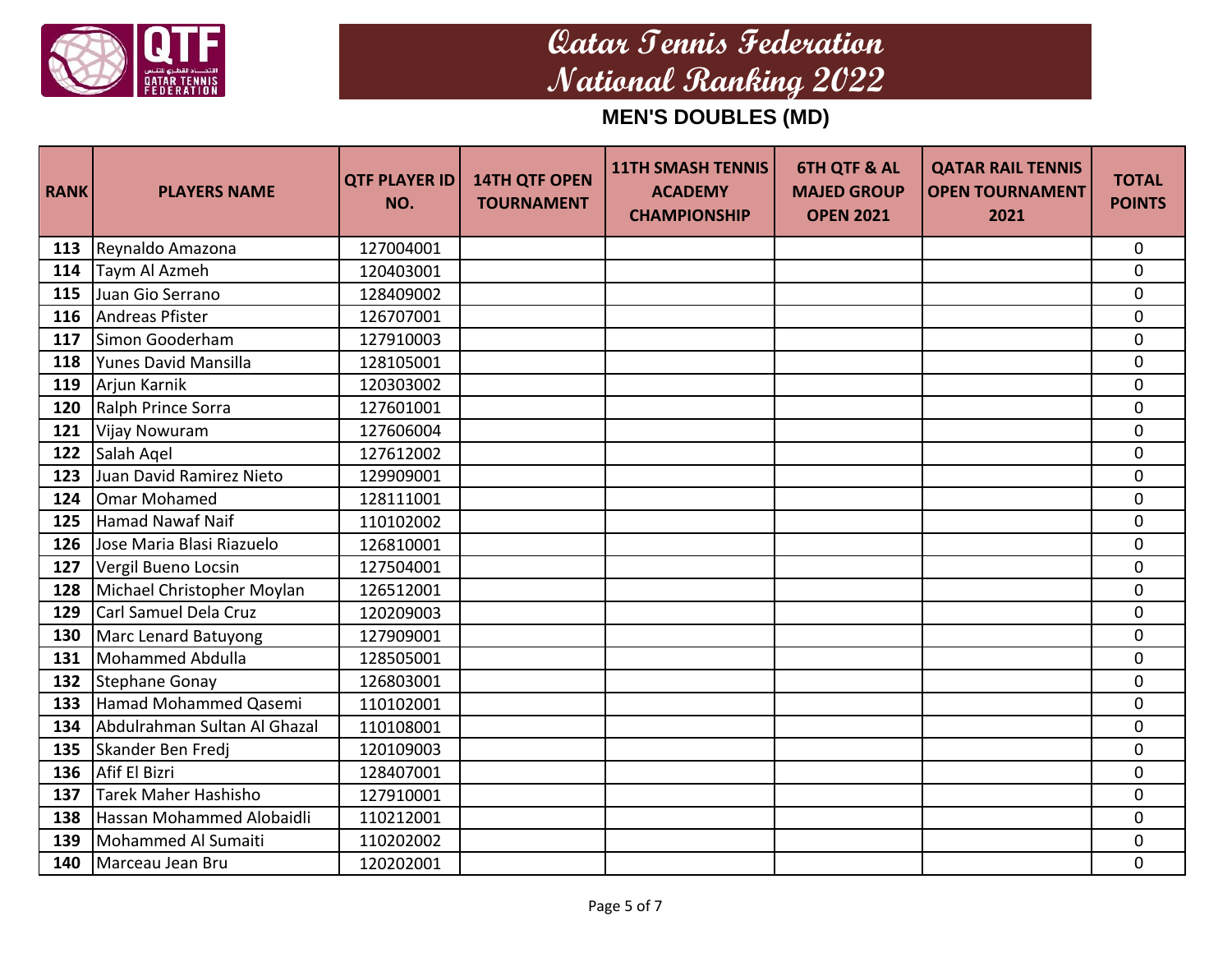

| <b>RANK</b> | <b>PLAYERS NAME</b>         | <b>QTF PLAYER ID</b><br>NO. | <b>14TH QTF OPEN</b><br><b>TOURNAMENT</b> | <b>11TH SMASH TENNIS</b><br><b>ACADEMY</b><br><b>CHAMPIONSHIP</b> | <b>6TH QTF &amp; AL</b><br><b>MAJED GROUP</b><br><b>OPEN 2021</b> | <b>QATAR RAIL TENNIS</b><br><b>OPEN TOURNAMENT</b><br>2021 | <b>TOTAL</b><br><b>POINTS</b> |
|-------------|-----------------------------|-----------------------------|-------------------------------------------|-------------------------------------------------------------------|-------------------------------------------------------------------|------------------------------------------------------------|-------------------------------|
| 141         | Clement Jean Hermann        | 120205001                   |                                           |                                                                   |                                                                   |                                                            | $\mathbf 0$                   |
| 142         | Murat Puskulcu              | 127808001                   |                                           |                                                                   |                                                                   |                                                            | 0                             |
| 143         | Ege Ersenkal                | 127507001                   |                                           |                                                                   |                                                                   |                                                            | 0                             |
| 144         | Rayyan Abdulla Aljufairi    | 110202001                   |                                           |                                                                   |                                                                   |                                                            | $\mathbf 0$                   |
| 145         | Mohamed Aziz Alioua         | 120005002                   |                                           |                                                                   |                                                                   |                                                            | $\mathbf 0$                   |
| 146         | Mohamed Amine Alioua        | 120005001                   |                                           |                                                                   |                                                                   |                                                            | $\mathbf 0$                   |
| 147         | <b>Robert Leahy</b>         | 127209001                   |                                           |                                                                   |                                                                   |                                                            | $\mathbf 0$                   |
| 148         | Selvino Lolong              | 128403002                   |                                           |                                                                   |                                                                   |                                                            | $\mathbf 0$                   |
| 149         | Marlon Dela Fuente          | 127907002                   |                                           |                                                                   |                                                                   |                                                            | 0                             |
| 150         | Ali Mohammed Al Mahmoud     | 110112001                   |                                           |                                                                   |                                                                   |                                                            | $\mathbf 0$                   |
| 151         | Joud Al Azmeh               | 120109001                   |                                           |                                                                   |                                                                   |                                                            | $\mathbf 0$                   |
| 152         | Andrii Tsekhovych           | 128507001                   |                                           |                                                                   |                                                                   |                                                            | $\mathbf 0$                   |
| 153         | Andre Fernandes Lopes       | 127806001                   |                                           |                                                                   |                                                                   |                                                            | $\mathbf 0$                   |
| 154         | Alexandru-Ilie Tudurache    | 129107001                   |                                           |                                                                   |                                                                   |                                                            | $\mathbf 0$                   |
| 155         | Roberto Duranti             | 127703002                   |                                           |                                                                   |                                                                   |                                                            | $\mathbf 0$                   |
| 156         | Daniel Niel Abad            | 127311001                   |                                           |                                                                   |                                                                   |                                                            | $\mathbf 0$                   |
| 157         | Siddharth Ramesh            | 120007002                   |                                           |                                                                   |                                                                   |                                                            | $\overline{0}$                |
| 158         | <b>Gary Michael Disley</b>  | 127203003                   |                                           |                                                                   |                                                                   |                                                            | $\mathbf 0$                   |
| 159         | Arkan Pabatao               | 127510001                   |                                           |                                                                   |                                                                   |                                                            | $\mathbf 0$                   |
| 160         | Reggie Boy Omipon           | 128706001                   |                                           |                                                                   |                                                                   |                                                            | 0                             |
| 161         | Paul Monczakowski           | 129808001                   |                                           |                                                                   |                                                                   |                                                            | $\mathbf 0$                   |
| 162         | James Maurice Abbas         | 129902001                   |                                           |                                                                   |                                                                   |                                                            | $\mathbf 0$                   |
| 163         | Keith Morrison Milne        | 125301001                   |                                           |                                                                   |                                                                   |                                                            | 0                             |
| 164         | Riad Maroun Eid             | 126202001                   |                                           |                                                                   |                                                                   |                                                            | $\pmb{0}$                     |
| 165         | Mohamed Ihsan Muhajireen    | 128612001                   |                                           |                                                                   |                                                                   |                                                            | $\mathbf 0$                   |
| 166         | Ghassan Salah Addin Al Ansi | 129711001                   |                                           |                                                                   |                                                                   |                                                            | $\mathbf 0$                   |
| 167         | Ahmed Tawfik Ahmed Nasiem   | 125703001                   |                                           |                                                                   |                                                                   |                                                            | 0                             |
| 168         | Raid Mamoon Hasan           | 126710002                   |                                           |                                                                   |                                                                   |                                                            | $\mathbf 0$                   |